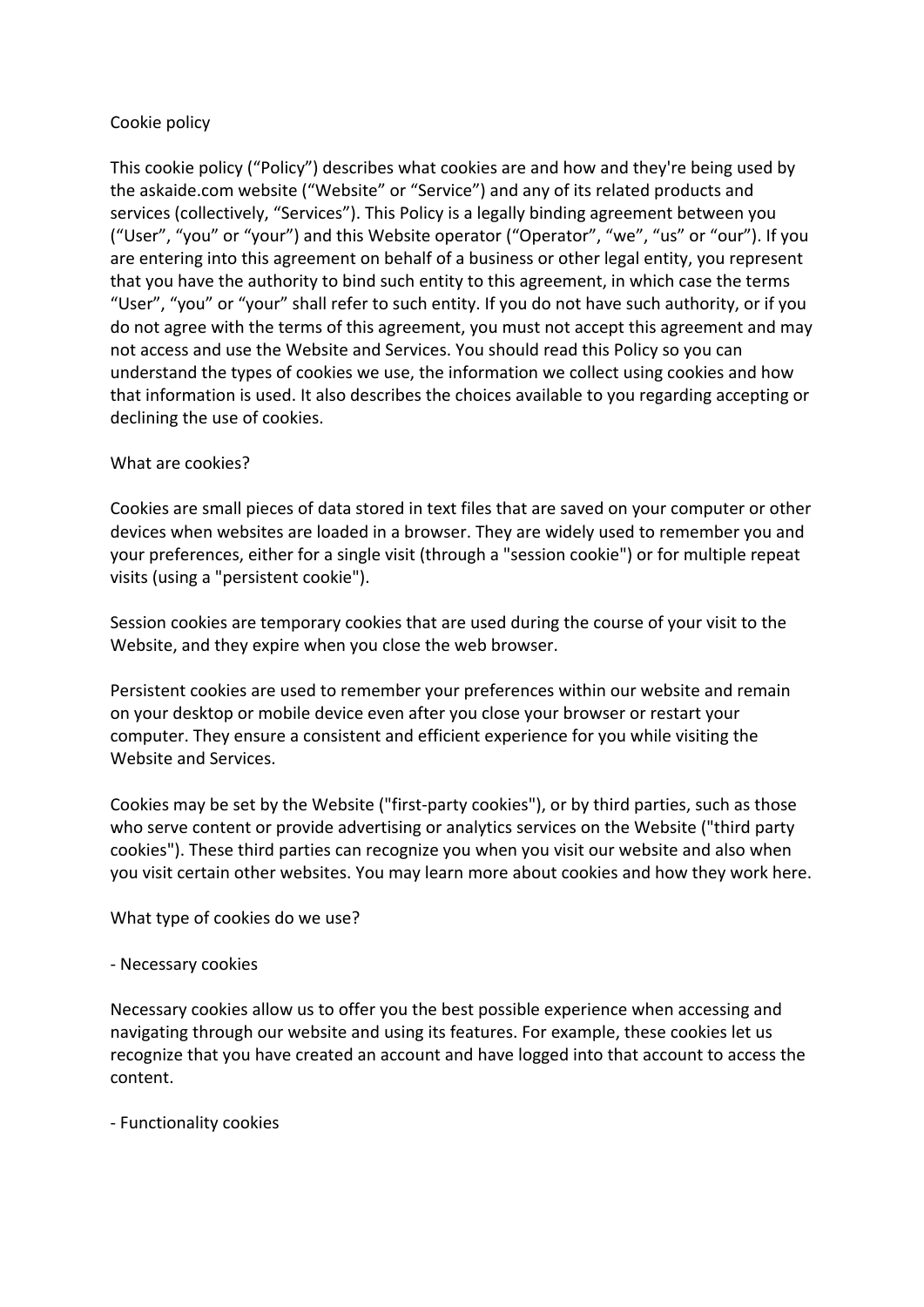Functionality cookies let us operate the Website and Services in accordance with the choices you make. For example, we will recognize your username and remember how you customized the Website and Services during future visits.

#### - Analytical cookies

These cookies enable us and third-party services to collect aggregated data for statistical purposes on how our visitors use the Website. These cookies do not contain personal information such as names and email addresses and are used to help us improve your user experience of the Website.

#### - Social media cookies

Third party cookies from social media sites (such as Facebook, Twitter, etc) let us track social network users when they visit or use the Website and Services, or share content, by using a tagging mechanism provided by those social networks.

These cookies are also used for event tracking and remarketing purposes. Any data collected with these tags will be used in accordance with our and social networks' privacy policies. We will not collect or share any personally identifiable information from the user.

What are your cookie options?

If you don't like the idea of cookies or certain types of cookies, you can change your browser's settings to delete cookies that have already been set and to not accept new cookies. Visit internetcookies.com to learn more about how to do this.

Please note, however, that if you delete cookies or do not accept them, you might not be able to use all of the features the Website and Services offer.

Legal notices

The website ASKAIDE.COM has been created and published by Askaide NGO.

Tel.: 0477 24 22 15 E-mail: contact@Askaide.com Publishing Director: Abid SYED CASIER – contact@Askaide.com Creative Director: Abid SYED CASIER– contact@Askaide.com

The website ASKAIDE.COM is hosted by https://combell.com

## I. Introduction

These Terms & Conditions of Sale and Use of the ASKAIDE.COM website (here in after referred to as the "Terms & Conditions") are aimed at setting out the conditions for accessing and using the online Platform and service offered by the publisher of the website ASKAIDE.COM, and specifying the framework of the relationships between Members and the Platform.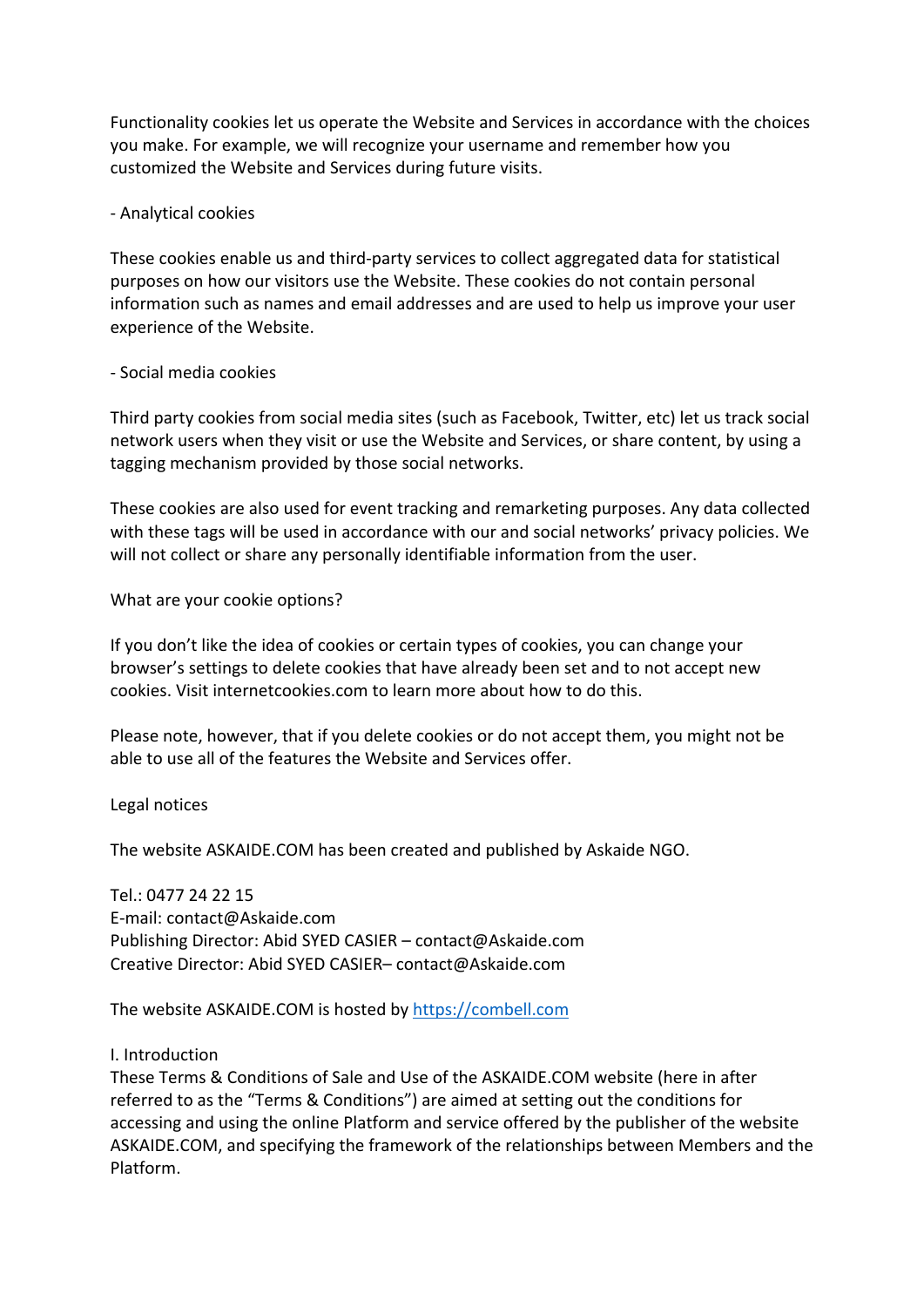The website ASKAIDE.COM is available in English, French and Dutch at https://Askaide.com.

II. The aim of Askaide' activity

Askaide offers the following services:

• Askaide provides Service Providers and Service Users with technical tools and means allowing them to connect via the Platform in order to enter into a work or services contract, • Askaide hosts Assignment offers and requests, and more generally all content generated

by Service Providers and Service Users,

• Askaide assists Users in making declarations and with administrative procedures aimed at obtaining grants for Personal Assistance Services,

• Askaide organizes Assignments and payment for these in accordance with the procedures set out in these Terms & Conditions.

• Askaide is not acting as an agent in any capacity, nor as a home service provider but solely as a contact platform, as such, Askaide connects Service Users and Service Providers offering the following services:

• Childminding services: Profiles for full-time or part-time nannies, part-time babysitters, (after nursery/school), emergency or occasional-use nannies, or childminders.

• Private home-based tutoring: Profiles of professionals specializing in providing home-based tutoring in circa twenty subjects (English, mathematics, French, Spanish, physics, piano, etc.)

• Assistance and/or support for the elderly: Profiles for companions and careers to assist elderly relatives (shopping, housework, cooking, personal care, etc.)

• Household maintenance and housework: Profiles for domestic assistants and/or maintenance technicians for household tasks.

• Animal care: Profiles for pet-sitters offering pet-walking and/or pet-sitting services. Hereby, it must be noted that Askaide' obligations are limited to supplying the means necessary in order to connect Service Providers and Service Users and assist them accordingly.

III. Acceptance of the Terms & Conditions

Use of the ASKAIDE.COM website is subject to these Terms & Conditions for the ASKAIDE.COM website (the "Terms & Conditions"). By using the ASKAIDE.COM website, the Users (as defined in s.1) acknowledge that they have read, understood and unreservedly accepted these Terms & Conditions. Moreover, by using the ASKAIDE.COM website, Users acknowledge that they have accepted the privacy and personal data protection policy. Askaide may amend and update these Terms & Conditions of Use as well as the Privacy and Personal Data Protection Policy at any time. The Terms & Conditions and the Privacy and Personal Data Protection Policy applicable when the ASKAIDE.COM website is used are those by which the User is bound.

Users are advised to keep up to date with the currently applicable the Terms & Conditions. The currently applicable version of the Terms & Conditions and the Privacy and Personal Data Protection Policy can be viewed at any time by clicking on the link "Terms & Conditions" available in the website footer of Askaide.com.

1: Definitions

In these Terms & Conditions, words or expressions beginning with a capital letter, whether used in the singular or the plural, will have the following definitions:

"Assignment": denotes the service conferred upon the Service Provider by the Service User.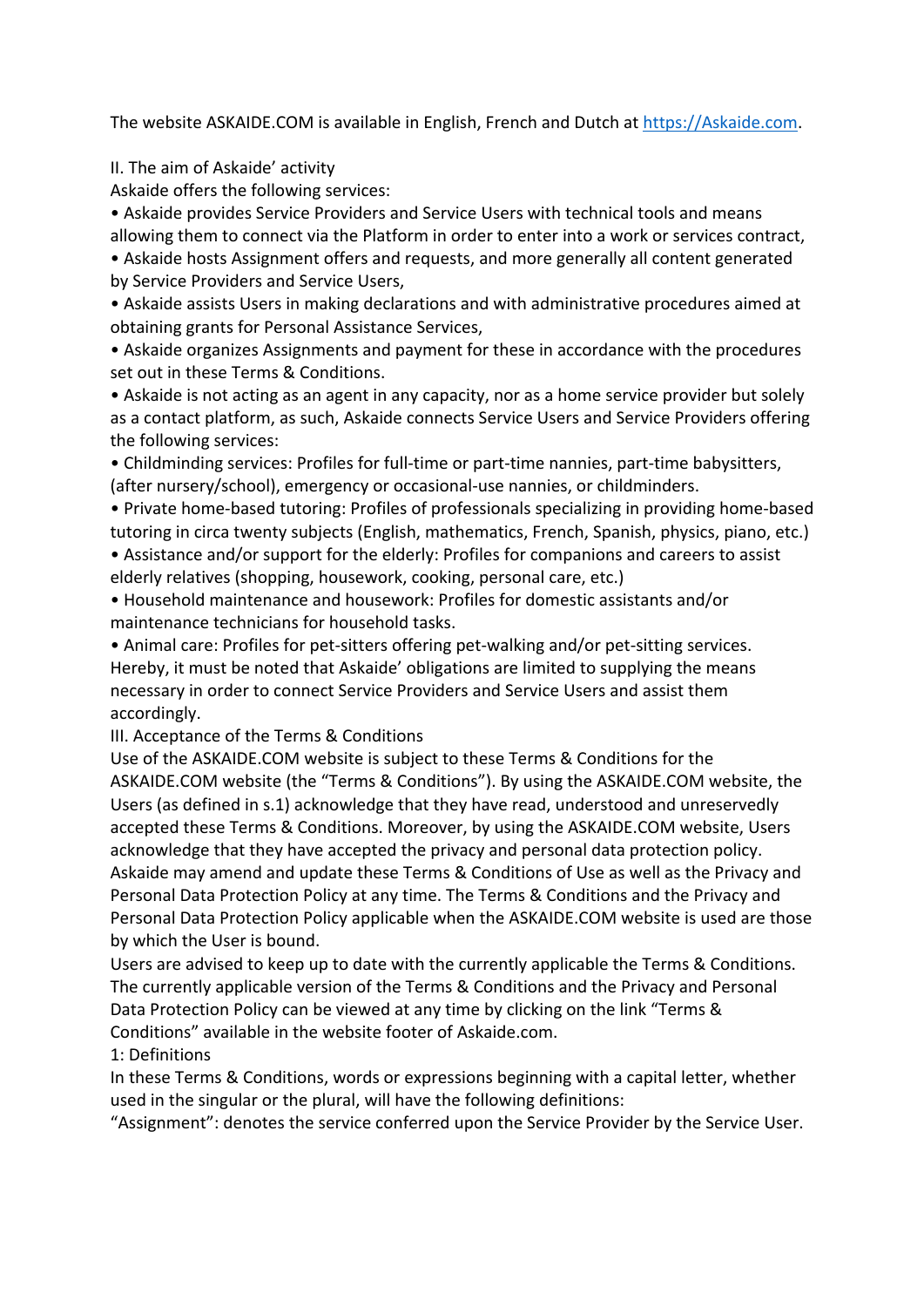"Content": denotes all offers, literature, messages or information of any nature whatsoever (text, images, videos, photographs, comments, marks, company names, etc.) uploaded by a member.

"Data": denotes personal data enabling the identification of the User.

"Member": denotes a Service Provider or Service User using the ASKAIDE.COM platform. "Personal Assistance Service": denotes all of the services offered by the Platform such as nanny services, housework, care for the elderly, tutoring, pet-sitting.

"Platform": "denotes the structure put in place by Askaide, which can be accessed online at the following address: https://Askaide.com.

"Premium Subscription": a paid subscription giving the User access to the paid services offered by Askaide for a limited period, which is tacitly renewable for a period equivalent to the initially chosen period.

"Service": denotes all paid or free services offered by the Platform.

"Service Provider": denotes a member registered on ASKAIDE.COM website willing to carry out the Assignment requested by the Service User or offering personal assistance Assignments to Service Users. A Service Provider may be an individual or a business which may or may not provide the services in its own name. The Service Provider may be a nanny, child minder or babysitter.

"Service User": denotes a member, a natural person, wishing to hire the services of a Service Provider via the Platform.

"User": denotes any person using the Platform, whether they are just a visitor or a member. "Verification": an option indicating whether a profile has undergone special Verification.

2 : Intellectual property

2.1 . Content shared by Askaide

All elements (drawings, images, text, logos, etc) constituting the Platform are the exclusive property of Askaide. Generally, the User is granted a personal, non-exclusive and nontransferable right to access and use the Platform, with any other right expressly excluded without Askaide' prior consent in writing.

The Askaide trademark and ASKAIDE.COM domain name are and remain the exclusive property of Askaide.

3: Accessing and using the Platform

3.1. Accessing the Platform

The Platform is accessible 24 hours per day, seven days per week. However, Askaide reserves the right, without providing notice or compensation, to temporarily suspend the Platform or access to the remote Services in order to carry out work including but not limited to updates, maintenance operations and amendments to the servers, etc. Askaide reserves the right to complete or amend the Platform and Services available on the Platform at any time.

In the event of temporary or prolonged unavailability of the Platform, in particular in the event of glitches or in the event of permanent closure of the Platform, Askaide cannot be held liable for the damage that occurs other than damage resulting directly from the nonfulfilment of its obligations specified in this instrument.

Askaide provides no guarantee that the Platform will function without interruption and that the servers providing access thereto and/or third-party websites for which hypertext links appear, do not contain viruses.

Askaide cannot be held liable in the event that one or more Users are unable to connect to the Platform due to any technical fault or issue.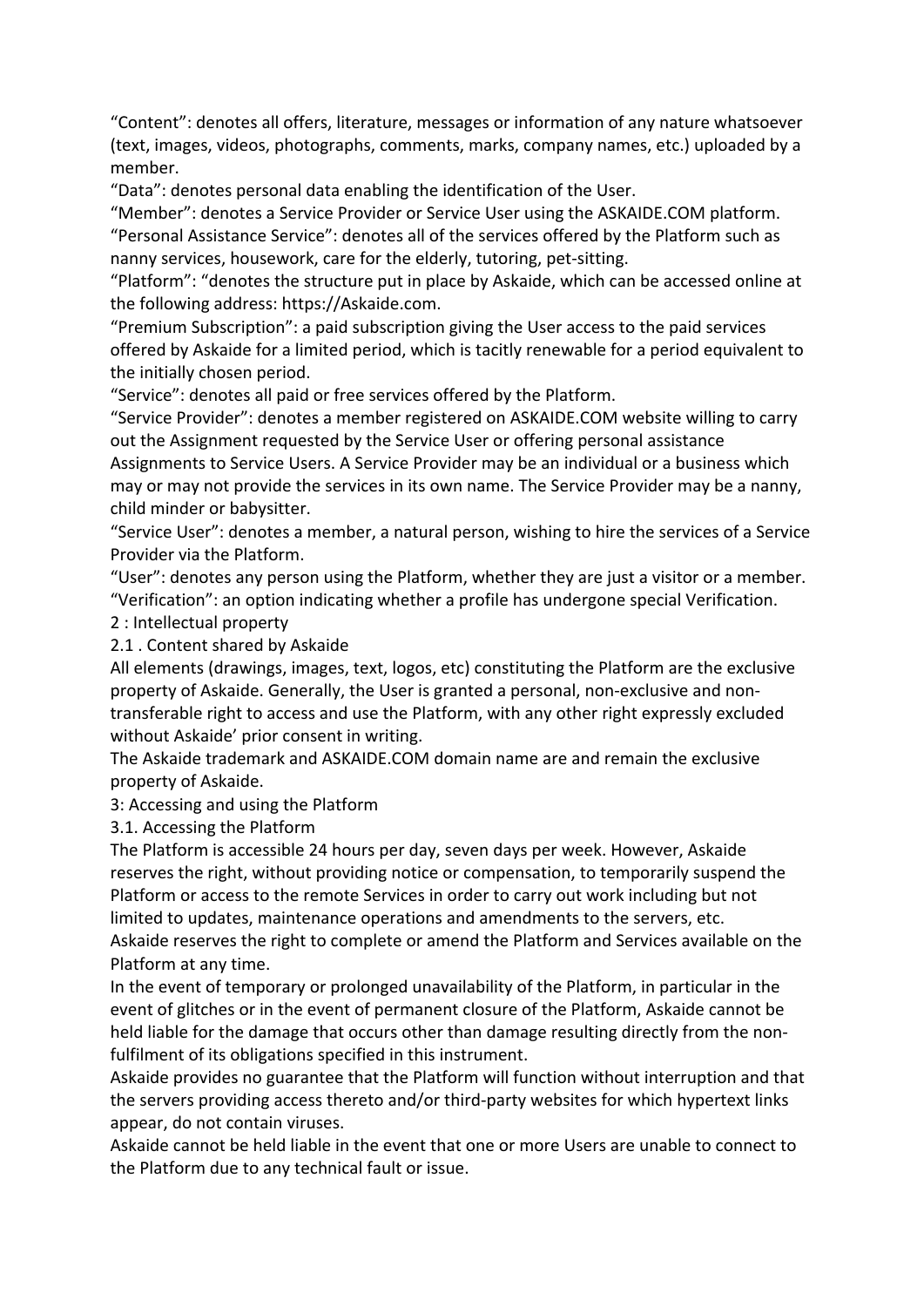The Platform connects the following persons:

On the one hand: Service Users who are registered on the Platform in order to be connected with Service Providers. They offer to pay the Service Providers to carry out Personal Assistance Assignments. Service Users' access to the service is restricted to:

• Any natural person with full legal capacity to be bound by these Terms & Conditions in the context of their Personal Assistance needs and not for the purposes of reselling, leasing or exchanging the Services for the benefit of third parties in the form of a professional or occasional activity.

On the other hand: Service Providers offering Personal Assistance Assignments. Service Providers' access to the service is restricted to:

• Any natural person aged 16 or over with authorization to work in the UK and a liability insurance and without a criminal record.

Legal persons or natural persons acting on behalf of a legal person are prohibited from registering on the Platform as Service Users without prior written permission from Askaide, establishing contact with Service Providers, fully or partially recovering the database from the website or using the website.

Askaide reserves the right to ban any User registered on the Platform and take any legal action if it believes that it has incurred damage of any kind as a result of such acts, more specifically in the event of use of its database for commercial or market research purposes (market research carried out on and/or information collected from Askaide' Users, use of Service Providers' personal information, misleading advertising, etc.)

Service Users and Service Providers registered on the Platform are jointly referred to as "Members".

As mentioned above, Askaide uses the Platform, provides the technical tools and means allowing Service Users and Service Providers to connect, hosts profiles, messages,

Assignment requests and, more generally, any content generated by these, manages the organization of and payment for Assignments in accordance with the terms laid down in s.5.3.

Askaide does not carry out any Personal Assistance Assignments. Askaide merely acts as an intermediary for connecting Service Users and Service Providers.

# Changes and amendments

We reserve the right to modify this Policy, or its terms related to the Website and Services at any time at our discretion. When we do, we will revise the updated date at the bottom of this page. We may also provide notice to you in other ways at our discretion, such as through the contact information you have provided.

An updated version of this Policy will be effective immediately upon the posting of the revised Policy unless otherwise specified. Your continued use of the Website and Services after the effective date of the revised Policy (or such other act specified at that time) will constitute your consent to those changes.

## Acceptance of this policy

You acknowledge that you have read this Policy and agree to all its terms and conditions. By accessing and using the Website and Services you agree to be bound by this Policy. If you do